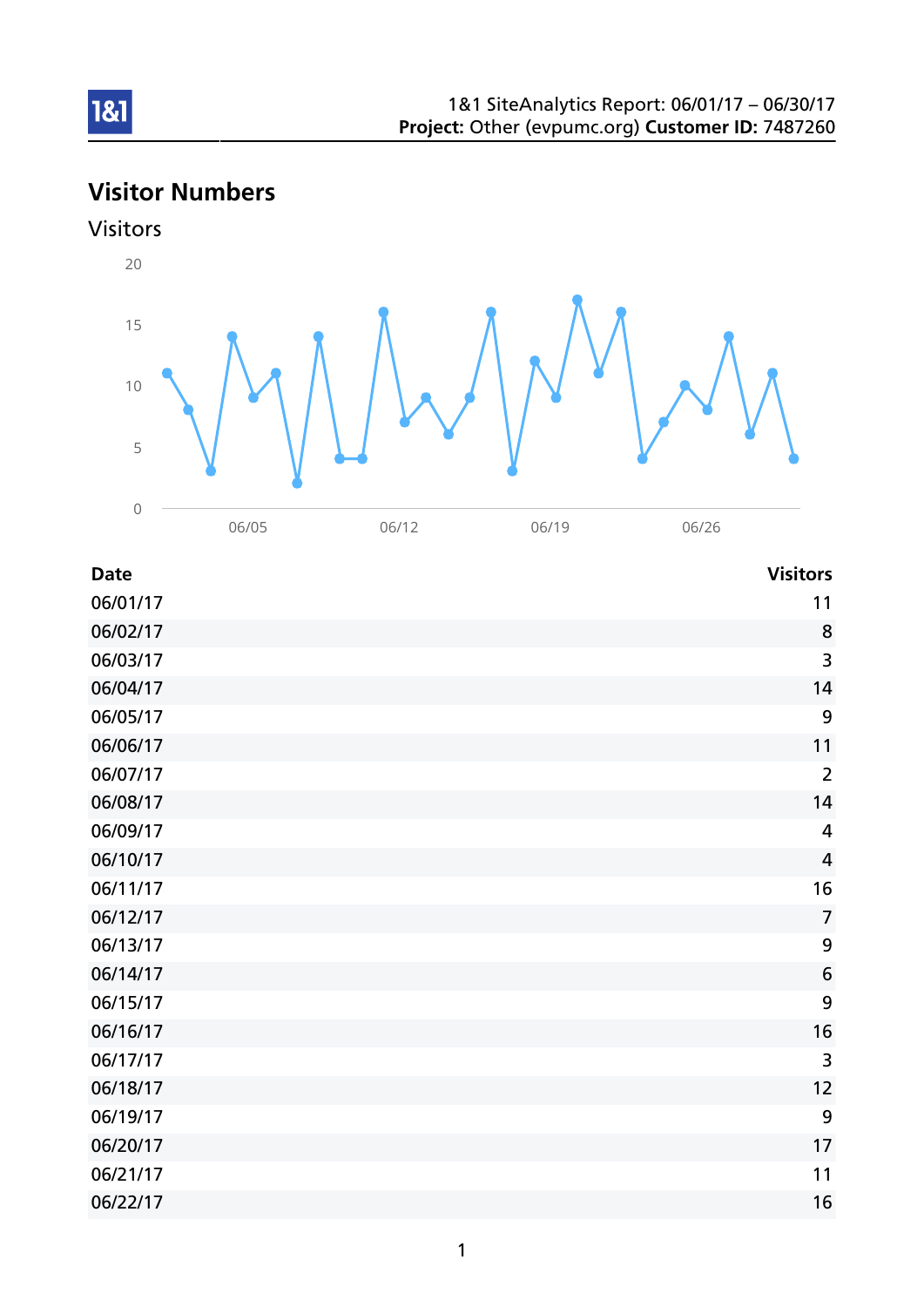| 1&1 SiteAnalytics Report: 06/01/17 - 06/30/17    |  |
|--------------------------------------------------|--|
| Project: Other (evpumc.org) Customer ID: 7487260 |  |

| <b>Date</b>  | <b>Visitors</b> |
|--------------|-----------------|
| 06/23/17     | $\overline{4}$  |
| 06/24/17     | $\overline{7}$  |
| 06/25/17     | 10              |
| 06/26/17     | 8               |
| 06/27/17     | 14              |
| 06/28/17     | $6\phantom{1}6$ |
| 06/29/17     | 11              |
| 06/30/17     | $\overline{4}$  |
| <b>Total</b> | 275             |

Sessions



| <b>Date</b> | <b>Sessions</b> |
|-------------|-----------------|
| 06/01/17    | 11              |
| 06/02/17    | 8               |
| 06/03/17    | 3               |
| 06/04/17    | 14              |
| 06/05/17    | 9               |
| 06/06/17    | 11              |
| 06/07/17    | $\overline{2}$  |
| 06/08/17    | 14              |
| 06/09/17    | $\overline{4}$  |
| 06/10/17    | $\overline{4}$  |
| 06/11/17    | 16              |
| 06/12/17    | $\overline{7}$  |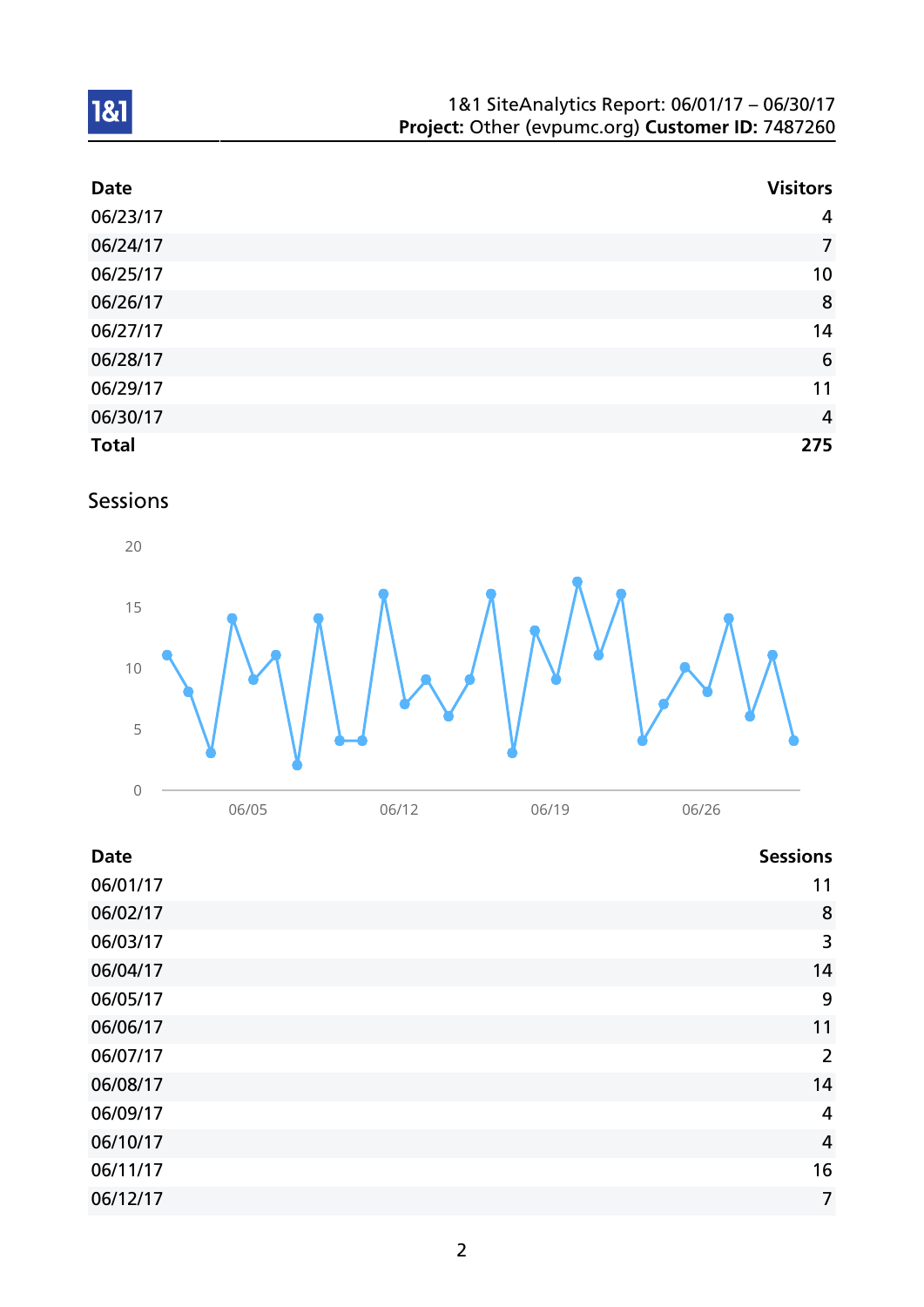| <b>Date</b>  | <b>Sessions</b> |
|--------------|-----------------|
| 06/13/17     | 9               |
| 06/14/17     | $6\phantom{1}6$ |
| 06/15/17     | 9               |
| 06/16/17     | 16              |
| 06/17/17     | 3               |
| 06/18/17     | 13              |
| 06/19/17     | 9               |
| 06/20/17     | 17              |
| 06/21/17     | 11              |
| 06/22/17     | 16              |
| 06/23/17     | 4               |
| 06/24/17     | $\overline{7}$  |
| 06/25/17     | 10              |
| 06/26/17     | 8               |
| 06/27/17     | 14              |
| 06/28/17     | 6               |
| 06/29/17     | 11              |
| 06/30/17     | $\overline{4}$  |
| <b>Total</b> | 276             |

## Search Engine Robots



| <b>Search Engine Robots</b> | <b>Sessions</b> | Percentage |
|-----------------------------|-----------------|------------|
| Googlebot-Mobile            | 468             | 29.66%     |
| bingbot/2.0                 | 245             | 15.53%     |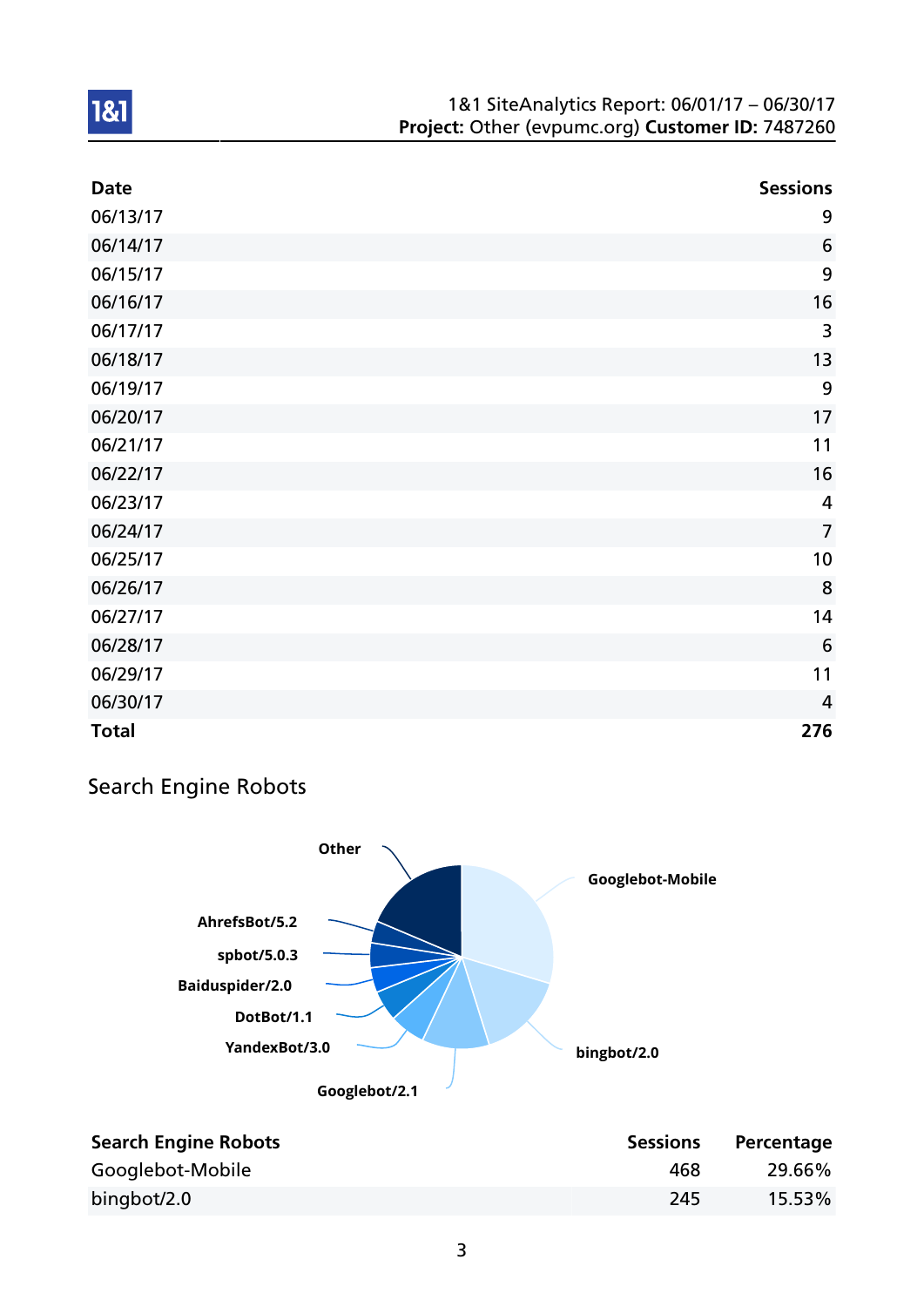| <b>Search Engine Robots</b>   | <b>Sessions</b> | Percentage |
|-------------------------------|-----------------|------------|
| Googlebot/2.1                 | 187             | 11.85%     |
| YandexBot/3.0                 | 100             | 6.34%      |
| DotBot/1.1                    | 85              | 5.39%      |
| Baiduspider/2.0               | 69              | 4.37%      |
| spbot/5.0.3                   | 69              | 4.37%      |
| AhrefsBot/5.2                 | 61              | 3.87%      |
| <b>SEOkicks-Robot</b>         | 39              | 2.47%      |
| panscient.com                 | 36              | 2.28%      |
| MegaIndex.ru/2.0              | 23              | 1.46%      |
| vebidoobot/1.0                | 23              | 1.46%      |
| MJ12bot/v1.4.8                | 20              | 1.27%      |
| Yahoo! Slurp                  | 20              | 1.27%      |
| MJ12bot/v1.4.7                | 18              | 1.14%      |
| DomainAppender /1.0           | 15              | 0.95%      |
| LinkpadBot/1.12               | 15              | 0.95%      |
| Dataprovider                  | 11              | 0.70%      |
| Virusdie crawler/3.0          | 11              | 0.70%      |
| ips-agent                     | 10              | 0.63%      |
| SeznamBot/3.2                 | 8               | 0.51%      |
| SiteExplorer/1.1b             | $\overline{7}$  | 0.44%      |
| Sogou web spider/4.0          | 6               | 0.38%      |
| WikiDo/1.1                    | 6               | 0.38%      |
| SafeDNSBot                    | 5               | 0.32%      |
| Aboundexbot/0.3               | 4               | 0.25%      |
| archive.org_bot               | 3               | 0.19%      |
| BingPreview/1.0b              | 2               | 0.13%      |
| DuckDuckGo-Favicons-Bot/1.0   | 2               | 0.13%      |
| SurveyBot/2.3                 | 2               | 0.13%      |
| CCBot/2.0                     | 1               | 0.06%      |
| Cliqzbot/1.0                  | 1               | 0.06%      |
| CrazyWebCrawler-Spider 0.9.10 | 1               | 0.06%      |
| DowntimeDetector/1.0          | 1               | 0.06%      |
| Gluten Free Crawler/1.0       | 1               | 0.06%      |
| Mail.RU_Bot/Robots/2.0        | 1               | 0.06%      |
| SemrushBot/1.2~bl             | 1               | 0.06%      |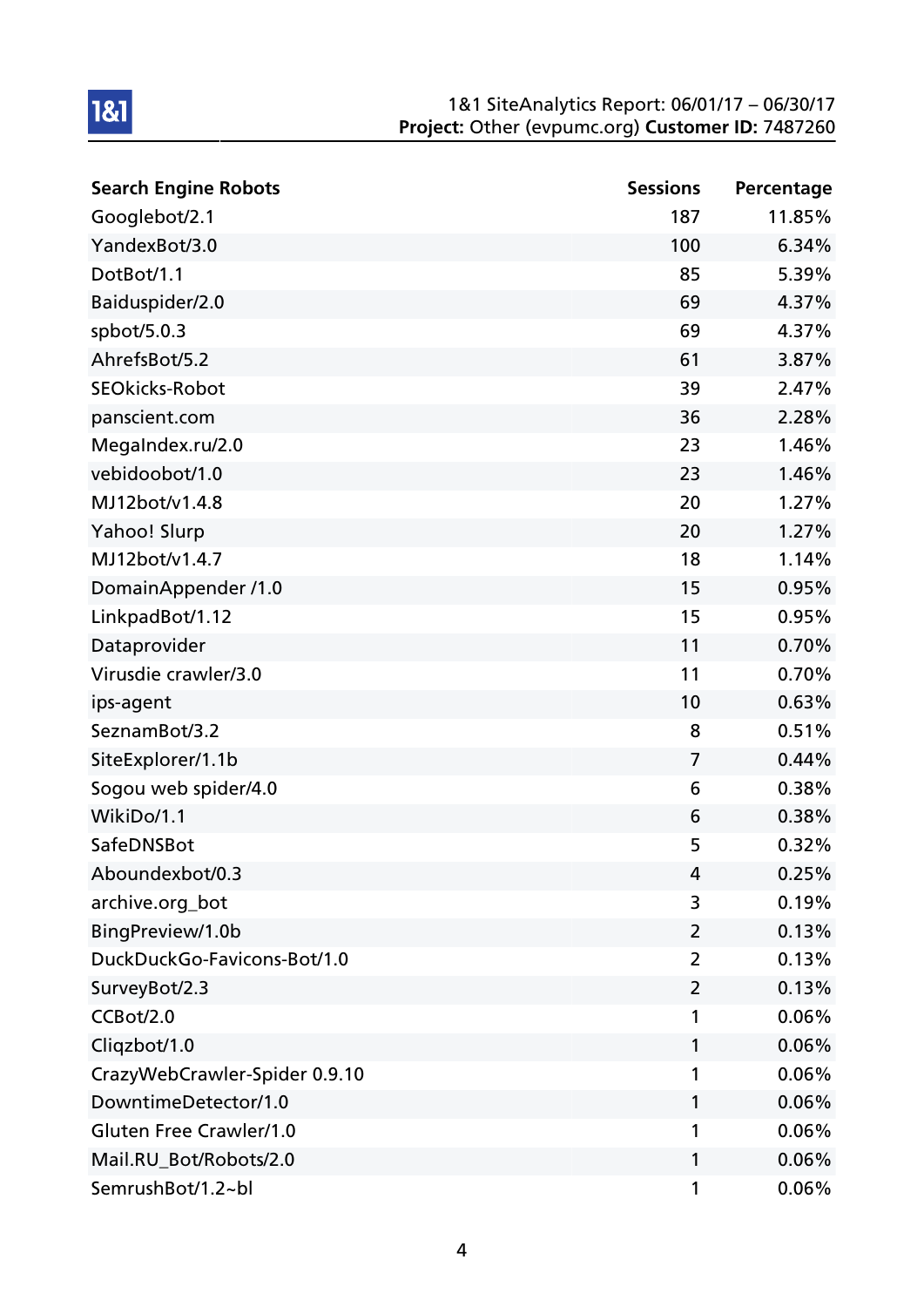| 1&1 SiteAnalytics Report: 06/01/17 - 06/30/17    |
|--------------------------------------------------|
| Project: Other (evpumc.org) Customer ID: 7487260 |

| <b>Search Engine Robots</b> | <b>Sessions</b> | Percentage |
|-----------------------------|-----------------|------------|
| rogerbot/1.1                |                 | $0.06\%$   |
| <b>Total</b>                | 1,578           | 100.00%    |

# Page Analysis

1&1



## Most Frequently Visited Pages

| <b>Pages</b>             | <b>Sessions</b> | Percentage |
|--------------------------|-----------------|------------|
| /Default.htm             | 214             | 34.57%     |
| /Elim.htm                | 46              | 7.43%      |
| /Announce.htm            | 36              | 5.82%      |
| /NewsLetterIdx.htm       | 33              | 5.33%      |
| /Sermons.htm             | 32              | 5.17%      |
| /Believe.htm             | 31              | 5.01%      |
| <b>Morship.htm</b>       | 30              | 4.85%      |
| /Calendar.htm            | 29              | 4.68%      |
| /M-Statement.htm         | 29              | 4.68%      |
| /Stats.htm               | 29              | 4.68%      |
| /St_Johns.htm            | 28              | 4.52%      |
| /web_links.htm           | 28              | 4.52%      |
| /missions.htm            | 7               | 1.13%      |
| /CalendarOld.htm         | 6               | 0.97%      |
| /Elim-HISTORY.htm        | 6               | 0.97%      |
| /Elim_M-Statement.htm    | 6               | 0.97%      |
| /valley_views1113.htm    | 6               | 0.97%      |
| /StJohns_M-Statement.htm | 5               | 0.81%      |

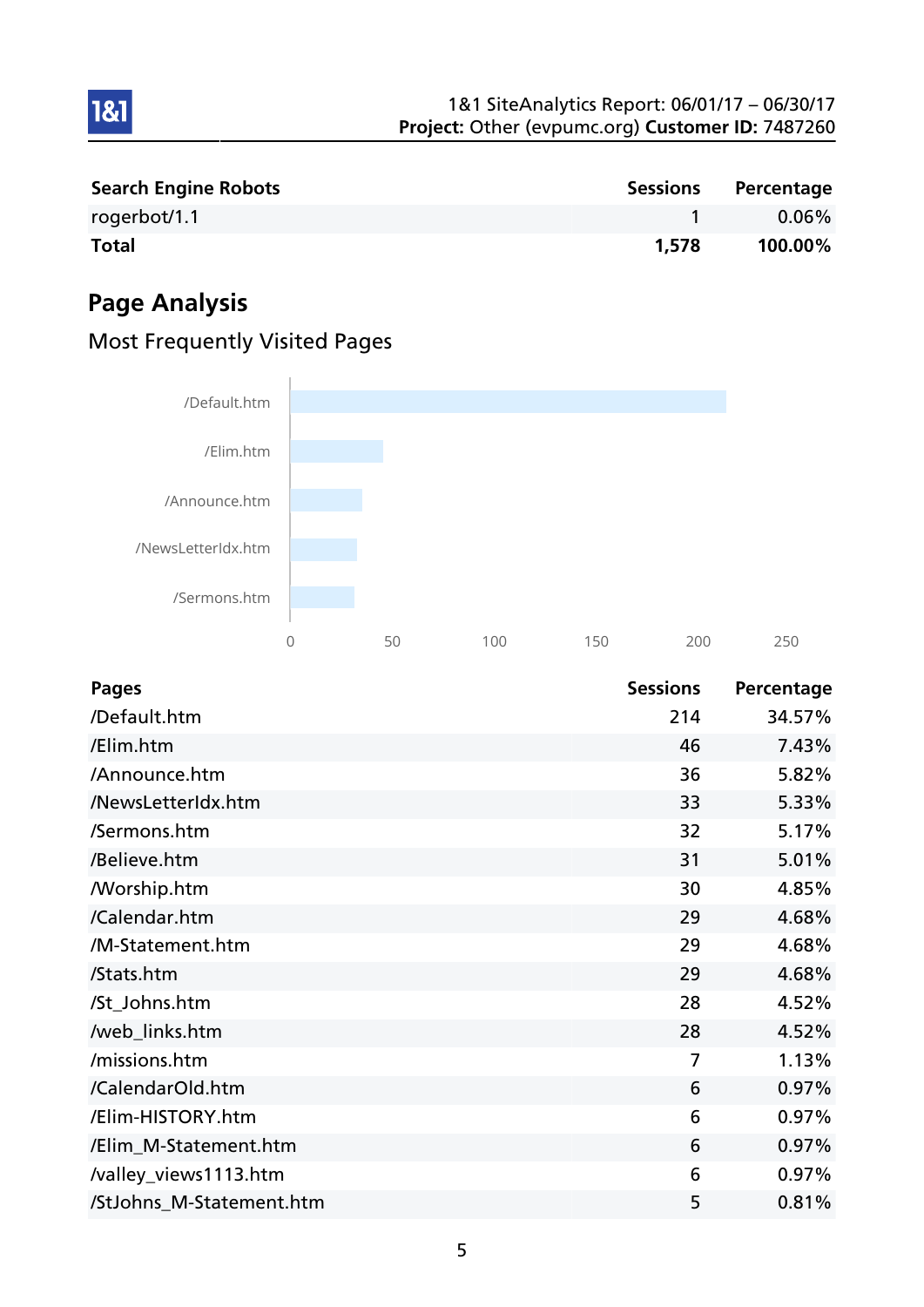| <b>Pages</b>          | <b>Sessions</b> | Percentage |
|-----------------------|-----------------|------------|
| /St_Johns-HISTORY.htm | 5               | 0.81%      |
| /valley_views0813.htm | 4               | 0.65%      |
| /valley_views0913.htm | 4               | 0.65%      |
| /valley_views1013.htm | 4               | 0.65%      |
| /Bulletins-old.htm    |                 | 0.16%      |
| <b>Total</b>          | 619             | 100.00%    |

## Keywords

1&1



elmsport pa 1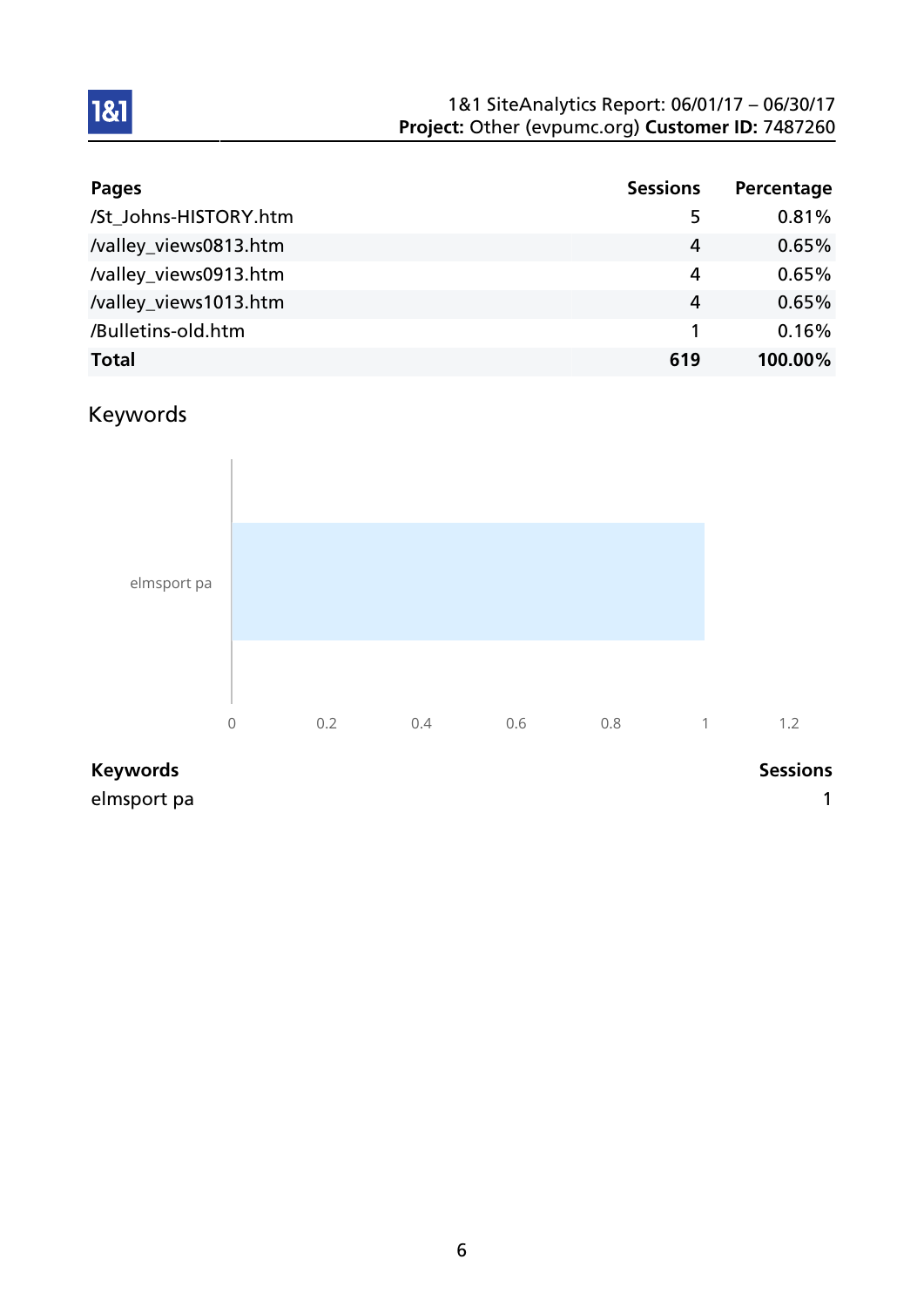

## Referring Pages



| <b>Pages</b>                                | <b>Sessions</b> |
|---------------------------------------------|-----------------|
| http://google.com                           | 36              |
| https://www.google.com/                     | 13              |
| http://burger-imperia.com/                  | 7               |
| http://pizza-tycoon.com/                    | 4               |
| https://google.com/                         | 4               |
| http://www.google.com/                      | 3               |
| www.bing.com                                | 3               |
| www.yahoo.com                               | 3               |
| http://www.marinetraffic.com                | $\overline{2}$  |
| https://www.bing.com/                       | $\overline{2}$  |
| www.google.com                              | 2               |
| http://22prints.com/                        |                 |
| http://www.baidu.com/s                      |                 |
| http://www.bing.com/search                  |                 |
| http://www.google.ca/url                    |                 |
| http://www.google.com                       |                 |
| http://www.tomiki-aikido.ru/67279/ta_user_t |                 |
| https://duckduckgo.com/                     |                 |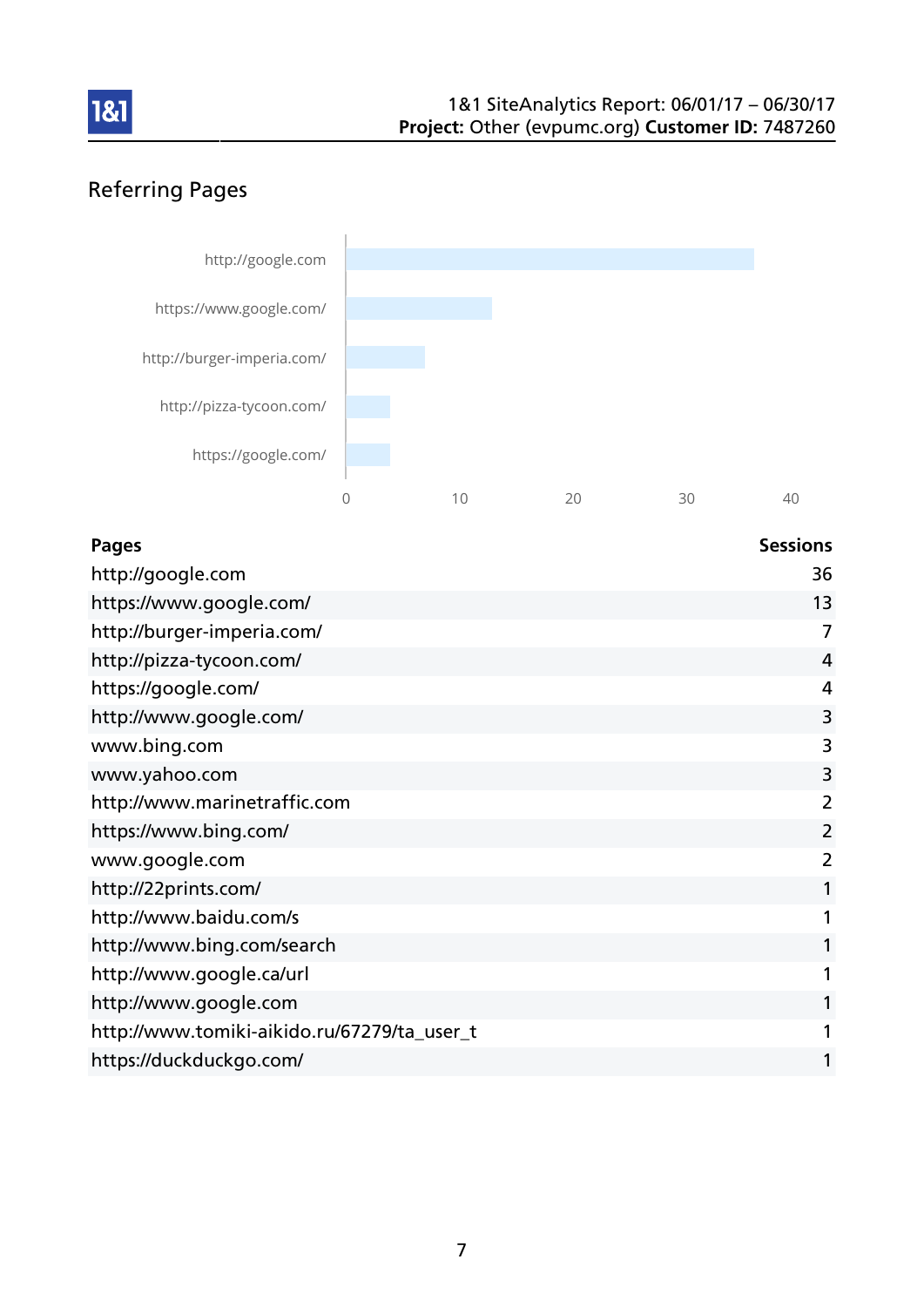

## Browsers & Systems

Browsers

1&1



**Firefox**

| <b>Browsers</b>         | <b>Sessions</b> | Percentage |
|-------------------------|-----------------|------------|
| Chrome                  | 107             | 38.77%     |
| Firefox                 | 86              | 31.16%     |
| IE                      | 29              | 10.51%     |
| Safari                  | 12              | 4.35%      |
| Opera                   | 6               | 2.17%      |
| <b>Chrome Mobile</b>    | 5               | 1.81%      |
| Safari mobile           | 5               | 1.81%      |
| Java                    | $\overline{4}$  | 1.45%      |
| Microsoft Edge          | $\overline{4}$  | 1.45%      |
| Apache-HttpClient       | $\overline{2}$  | 0.72%      |
| PhantomJS               | $\overline{2}$  | 0.72%      |
| <b>CURL</b>             | 1               | 0.36%      |
| Could not be identified | 13              | 4.71%      |
| <b>Total</b>            | 276             | 100.00%    |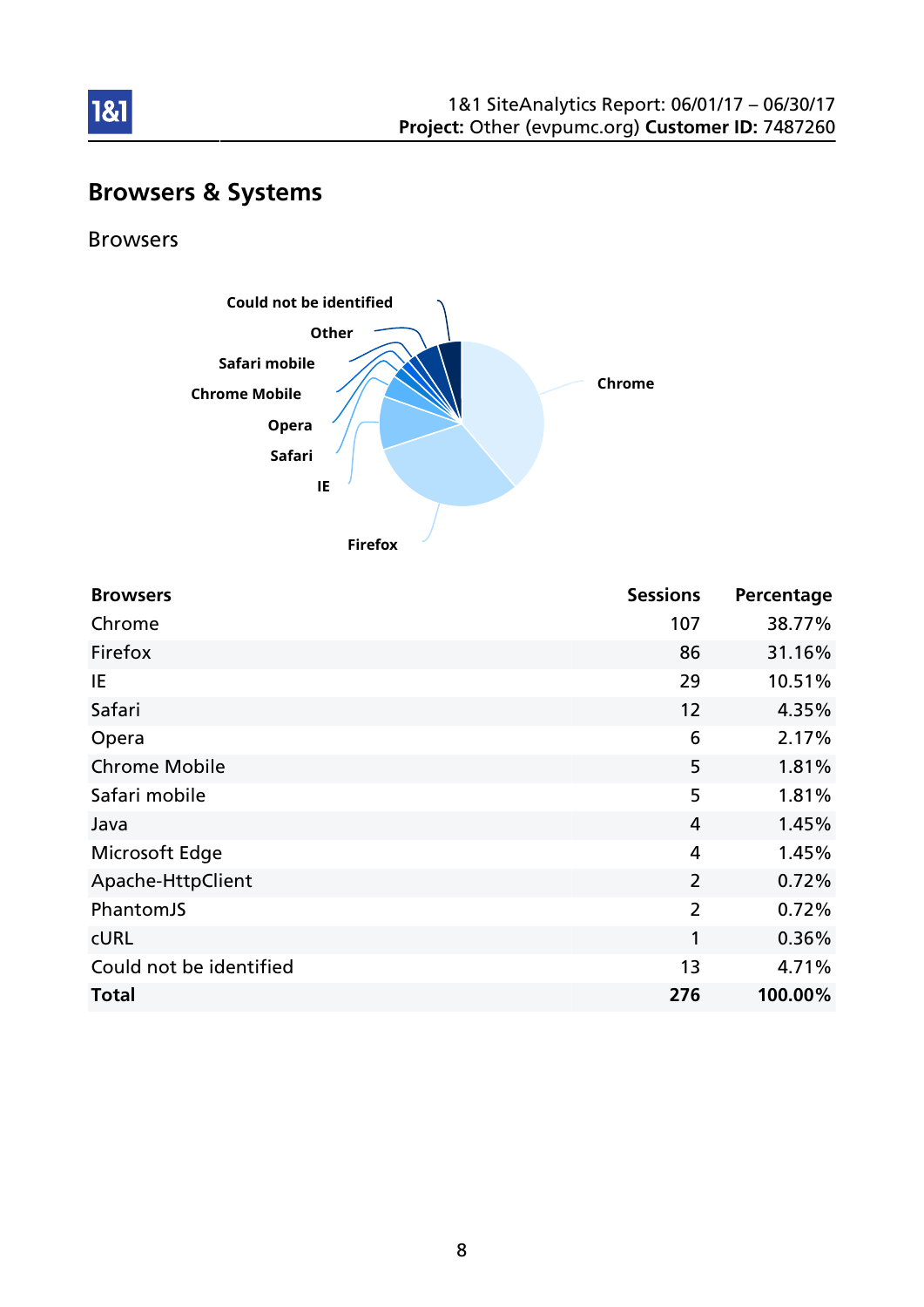

## Operating Systems



| <b>Operating Systems</b> | <b>Sessions</b> | Percentage |
|--------------------------|-----------------|------------|
| <b>Windows</b>           | 171             | 61.96%     |
| OS X                     | 49              | 17.75%     |
| Linux                    | 21              | 7.61%      |
| <b>JVM</b>               | 6               | 2.17%      |
| iOS                      | 6               | 2.17%      |
| macOS                    | 5               | 1.81%      |
| Android                  | 4               | 1.45%      |
| <b>BSD</b>               | $\mathbf{1}$    | 0.36%      |
| Could not be identified  | 13              | 4.71%      |
| <b>Total</b>             | 276             | 100.00%    |

## Visitor Locations

| Countries            |                 |            |
|----------------------|-----------------|------------|
| <b>Countries</b>     | <b>Sessions</b> | Percentage |
| <b>United States</b> | 193             | 69.93%     |
| France               | 9               | 3.26%      |
| Germany              | 8               | 2.90%      |
| China                | 5               | 1.81%      |
| Canada               | 4               | 1.45%      |
| Philippines          | 4               | 1.45%      |
| Ukraine              | 4               | 1.45%      |
| Ireland              | 3               | 1.09%      |
| India                | 3               | 1.09%      |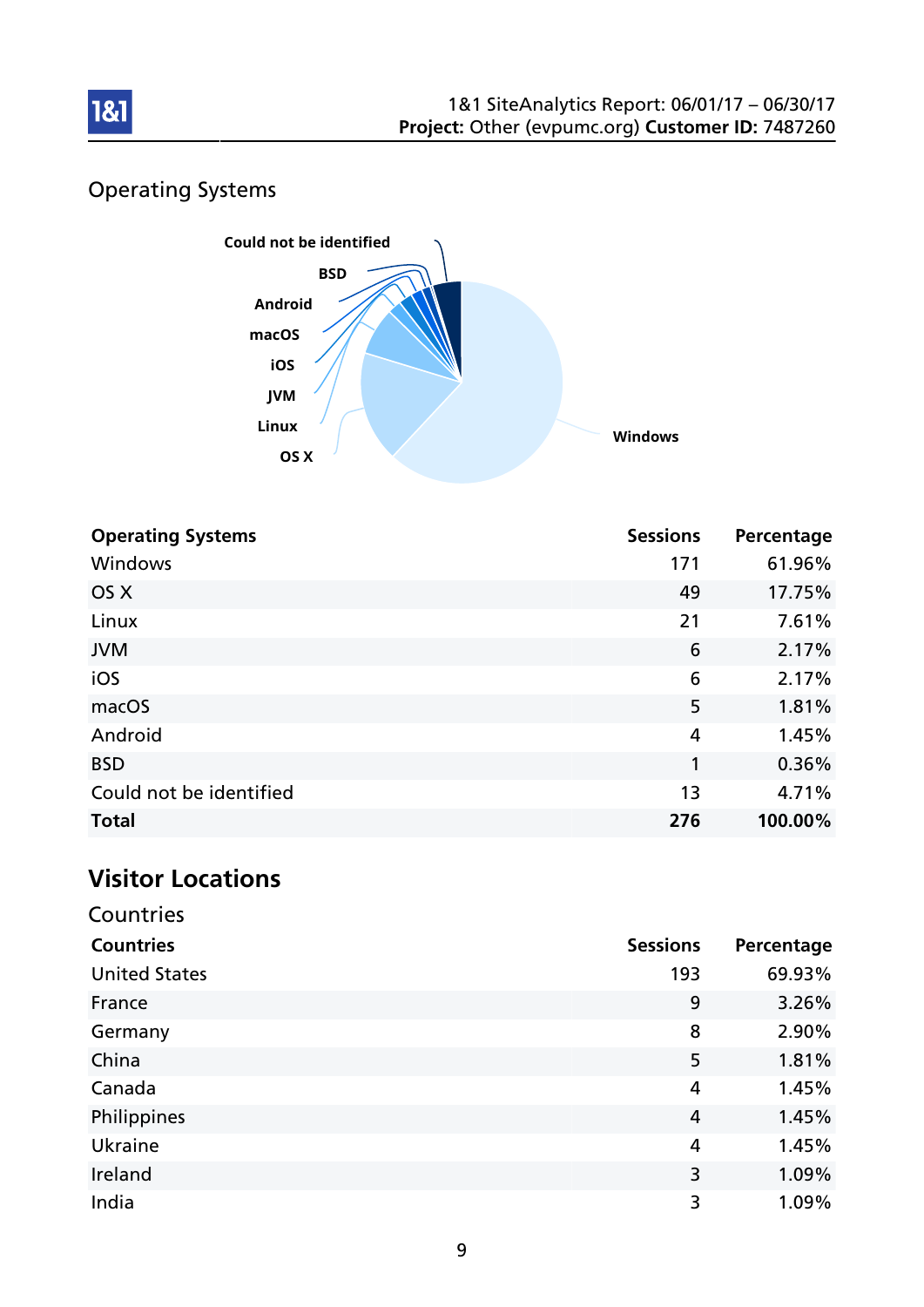| <b>Countries</b>        | <b>Sessions</b> | Percentage |
|-------------------------|-----------------|------------|
| Romania                 | 3               | 1.09%      |
| Russia                  | 3               | 1.09%      |
| <b>Brazil</b>           | $\overline{2}$  | 0.72%      |
| <b>United Kingdom</b>   | $\overline{2}$  | 0.72%      |
| Lithuania               | $\overline{2}$  | 0.72%      |
| Malaysia                | $\overline{2}$  | 0.72%      |
| <b>Netherlands</b>      | $\overline{2}$  | 0.72%      |
| Poland                  | $\overline{2}$  | 0.72%      |
| Portugal                | $\overline{2}$  | 0.72%      |
| Austria                 | 1               | 0.36%      |
| Bangladesh              | 1               | 0.36%      |
| Côte d'Ivoire           | 1               | 0.36%      |
| Indonesia               | 1               | 0.36%      |
| Kenya                   | 1               | 0.36%      |
| South Korea             | 1               | 0.36%      |
| Sri Lanka               | 1               | 0.36%      |
| Montenegro              | 1               | 0.36%      |
| Malta                   | 1               | 0.36%      |
| Oman                    | 1               | 0.36%      |
| Pakistan                | 1               | 0.36%      |
| Taiwan                  | 1               | 0.36%      |
| Could not be identified | 11              | 3.99%      |
| <b>Total</b>            | 276             | 100.00%    |

## **Continents**

| <b>Continents</b>       | <b>Sessions</b> | Percentage |
|-------------------------|-----------------|------------|
| <b>North America</b>    | 197             | 71.38%     |
| Europe                  | 43              | 15.58%     |
| Asia                    | 21              | 7.61%      |
| Africa                  | 2               | 0.72%      |
| South America           | 2               | 0.72%      |
| Could not be identified | 11              | 3.99%      |
| <b>Total</b>            | 276             | 100.00%    |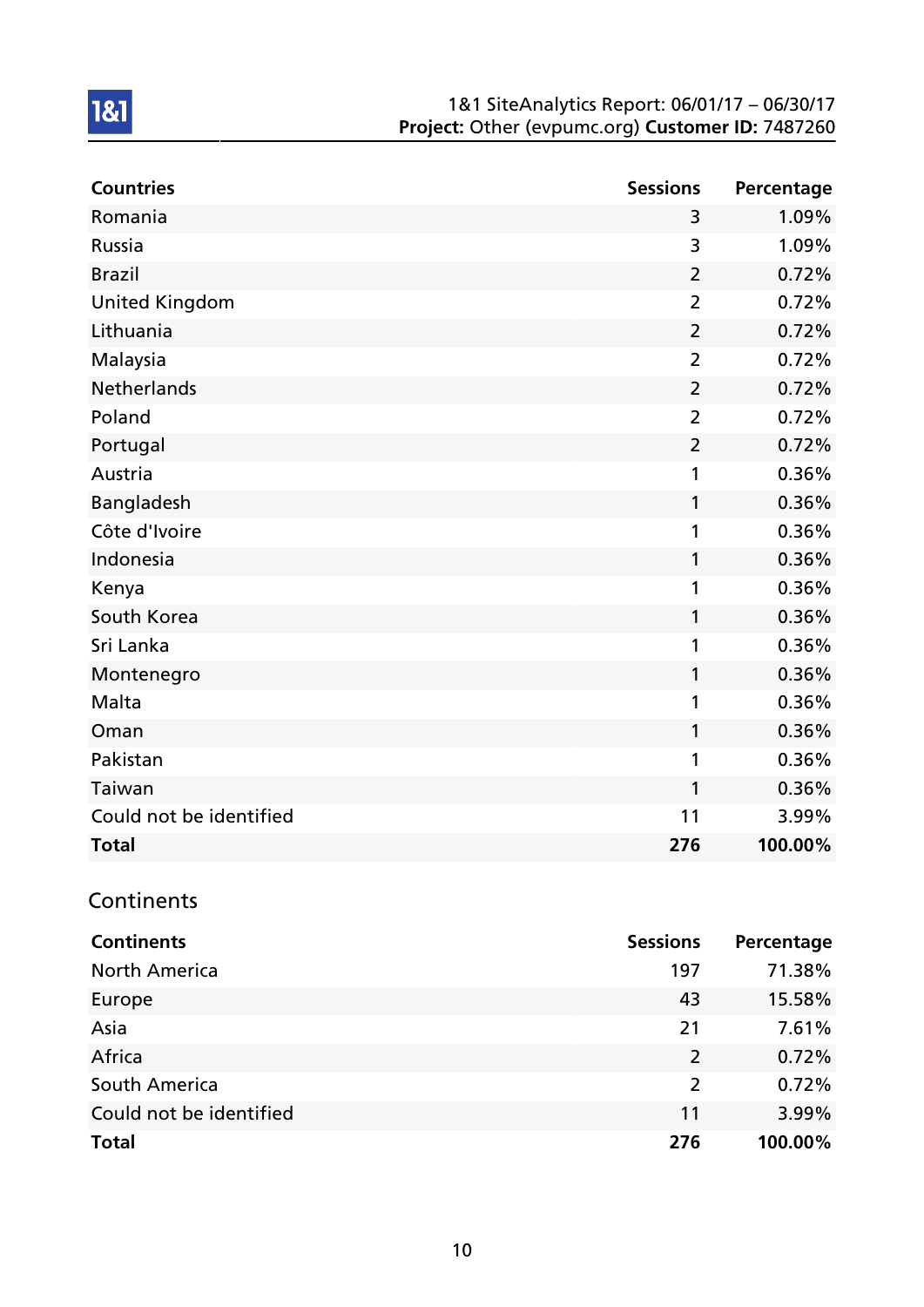

## Information about the evaluations

### Visitors

This evaluation shows how many visitors accessed your website. Visitors are uniquely identified on the basis of the IP address and the browser ID. If a visitor goes to your website more than once a day, only one visitor is counted.

#### Sessions

This evaluation shows the number of sessions. A session starts when a visitor accesses your website and ends when he or she leaves it. A session ends automatically after 30 minutes without activity. If a visitor goes to your website more than once a day, multiple sessions are counted.

#### Search Engine Robots

This evaluation shows which search engine robots have accessed the pages of your website. Search engine robots automatically search the content of websites in order to keep search engine entries up to date.

#### Most Frequently Visited Pages

This evaluation shows which pages of your website were visited most often.

#### Keywords

This evaluations shows the keywords with which your website was most commonly found in search engines.

#### Referring Pages

This evaluation shows the websites from which visitors were transferred to your website.

#### Browsers

This evaluation shows which browsers visitors used to access your website. This way, you know which browsers to optimize your website for, for example.

#### Operating Systems

This evaluation shows which operating systems visitors used to access your website. This way, you know which operating systems are most popular with your visitors, for example, and you can optimize your website for these operating systems.